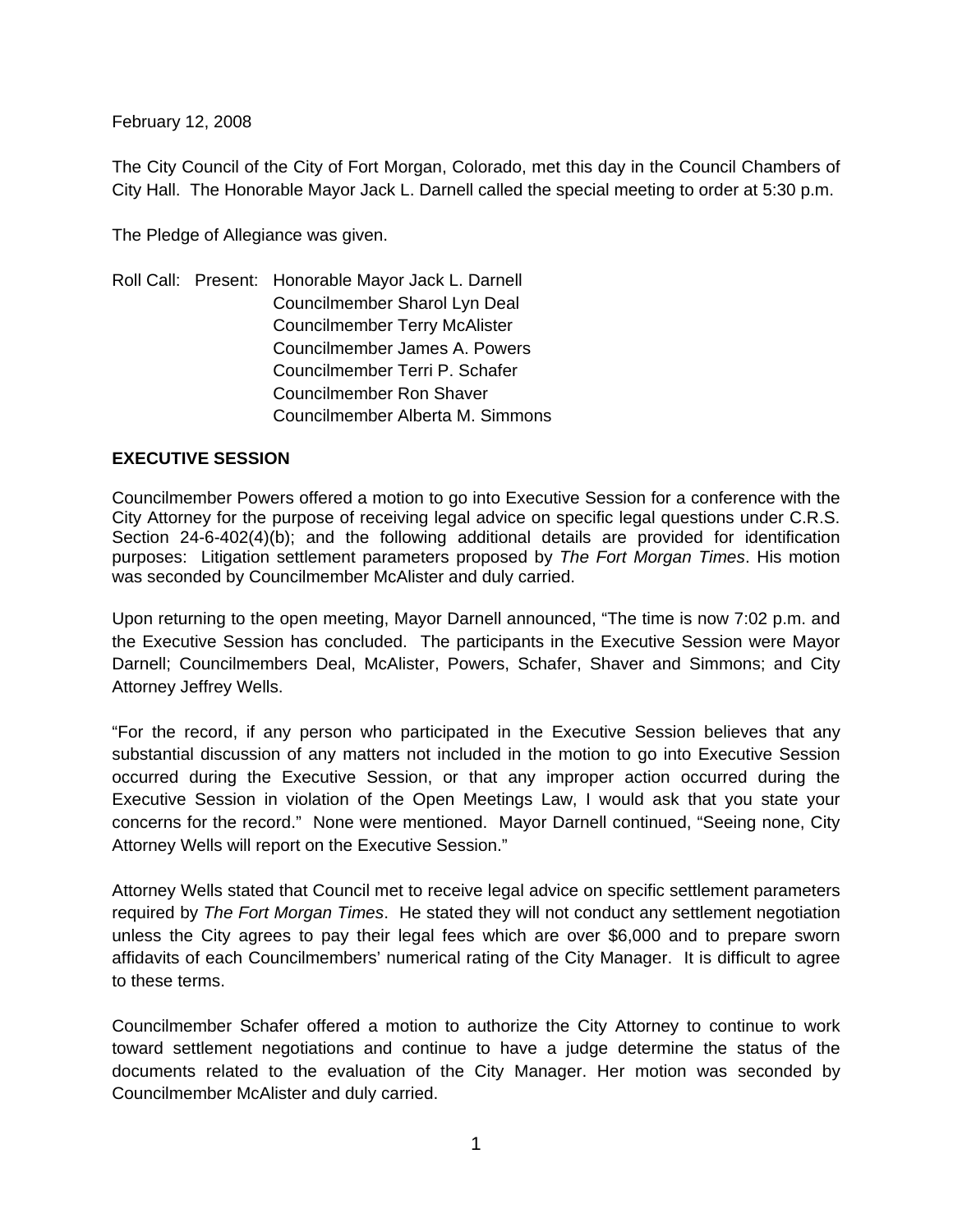## **7:00 P.M. – SPECIAL MEETING**

The meeting was also attended by City Manager Michael Nagy, City Attorney Jeffrey Wells, Police Chief Keith Kuretich, City Treasurer Pixie Jones, Utility Director Gary Dreessen, Director of Human Resources/Risk Management Jody Prentice and City Clerk Andrea Strand.

### **PUBLIC HEARING ON WATER CONSERVATION PLAN**

Mayor Darnell announced the Public Hearing concerning the Water Conservation Plan. Director Dreessen provided information to the Council and public stating that this was an update to the previous Plan adopted in 2004 by the City of Fort Morgan. He stated that the Plan requires every entity to complete an updated plan and have it available to the public. He stated it has been posted on the City's website and he informed Council that the Water Advisory Committee has approved the Plan. He stated that the Plan will be reviewed annually and changes will be made, if necessary. He added that this Plan was initiated by the State of Colorado after the drought.

Mayor Darnell called for any comments from the public. Dennis Hall, of 512 Maple Street in Fort Morgan, asked Council when the public may vote on the \$34 million project for the Northern Conservation Issue.

Director Dreessen added that Collette Brost put this Plan together.

Mayor Darnell called for any comments from City Council. Councilmember Shaver added that Staff had put a lot of time into this presentation and provided excellent information and stated that this Plan is necessary if the City wants to apply for any future grant funding for any future water projects.

The City Clerk stated that there were no written communications submitted by the public.

Councilmember McAlister offered a motion to close the Public Hearing and schedule the adoption of the Water Conservation Plan for February 19. His motion was seconded by Councilmember Powers and duly carried.

#### **PRESENTATION OF A SEWER BACKUP POLICY**

Attorney Wells stated that the draft policy introduced at this meeting was a result of sewer backup claims the City received last year and as an Executive Session directive by Council to create a policy addressing sanitary sewer backups and offering a good faith payment. He also stated that Director of Human Resource/Risk Management Prentice also provided input to create the policy. He provided general information about the policy. Councilmember Powers made an announcement to the pubic asking citizens to look in their backyard and see if there are any obstructions to the manholes, because it is necessary to have access to sewer lines. Attorney Wells stated that other cities also provide a "good faith" policy in regards to sewer backups. He stated the City does have a maintenance plan in effect which has been adhered to for many years. Discussion continued with Councilmember Shaver stating that there are areas that have limited access and Councilmember Powers stated that we have approved the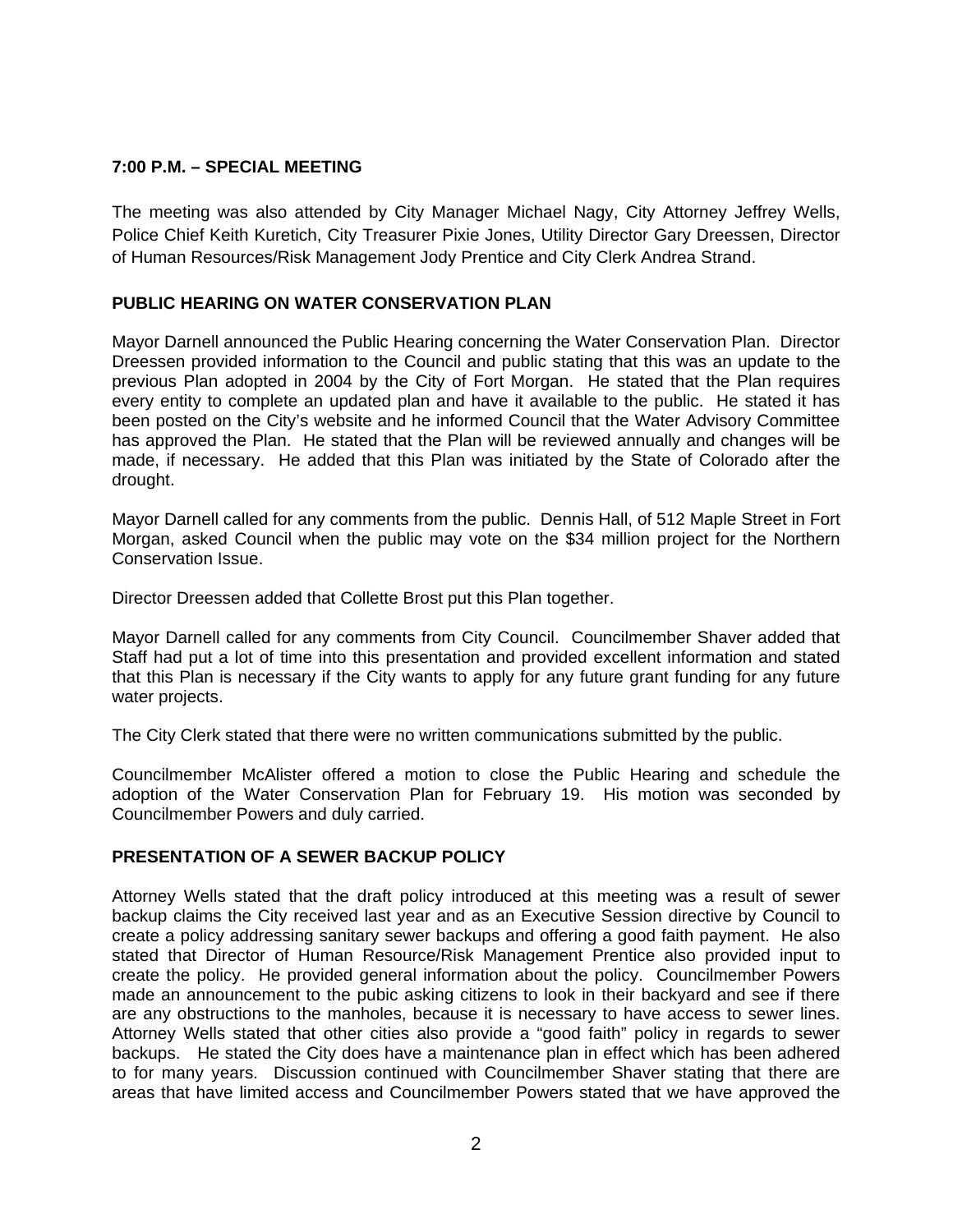opening up and clean up of Circle Drive easements. It was suggested that the policy be placed on the City's website for citizens to review. Approval of the Sewer Backup Policy will be placed on the agenda for February 19.

# **BID FOR A SANITATION REFUSE TRUCK AND COMPACTOR**

Director Dreessen provided information to Council to support a request from Staff to approve a bid from McCandless International of Aurora, Colorado, in the amount of \$73,129 for a sanitation truck chassis; and to approve a bid from American Transportation in the amount of \$83,271, less a \$15,500 trade-in allowance, for a total bid of \$67,771 for an HLR 29 Compactor. The total cost for the chassis and compactor with the acceptance of these two bids would be \$140,900. He provided the funding source as the 2008 approved Sanitation Capital Improvement Budget and stated that the advertisement for bids was placed in *The Fort Morgan Times* and was made available at the City's website and at the City's Sanitation Department's Office.

# **RESOLUTION:**

Councilmember Shaver offered the following Resolution and moved for its adoption. His motion was seconded by Councilmember Schafer; said Resolution being in words, letters and figures as follows, to-wit:

# **RESOLUTION**

BE IT RESOLVED BY THE COUNCIL OF THE CITY OF FORT MORGAN COLORADO to authorize the approval of a bid to McCandless International of Aurora, Colorado, in the amount of \$140,900 for a sanitation truck chassis; and for approval to accept the bid from American Transportation in the amount of \$83,271, minus a \$15,500 trade-in allowance, for a total of \$67,771 for the HLE 29 Compactor, for a total price of \$140,900.

PASSED, APPROVED AND ADOPTED this  $12<sup>th</sup>$  day of February, 2008, the vote upon roll call being as follows: Ayes: Mayor Darnell; Councilmembers Deal, McAlister, Powers, Schafer, Shaver and Simmons.

# **EMPLOYMENT/CONTRACT FOR CITY MANAGER NAGY**

City Manager Nagy presented an employment contract for his position to City Council for consideration. He stated that he had circulated a draft copy to Council on Saturday and that he had provided a copy to Attorney Wells. Discussion continued on how best to review the contract and it was determined to address each section individually.

#### **Section 1 – NATURE OF EMPLOYMENT, DUTIES AND AUTHORITY**

City Manager Nagy requested a current job description be attached to the contract since it had changed with the recent Charter revision. Councilmember Simmons stated that she had compared this with the current Charter and she would suggest his contract reflect the wording in the Charter as to the responsibilities and duties for the City Manager and delete the last paragraph relating to full-time.

#### **Section 2 – TERMINATION PROCESS AND SEVERANCE PAY**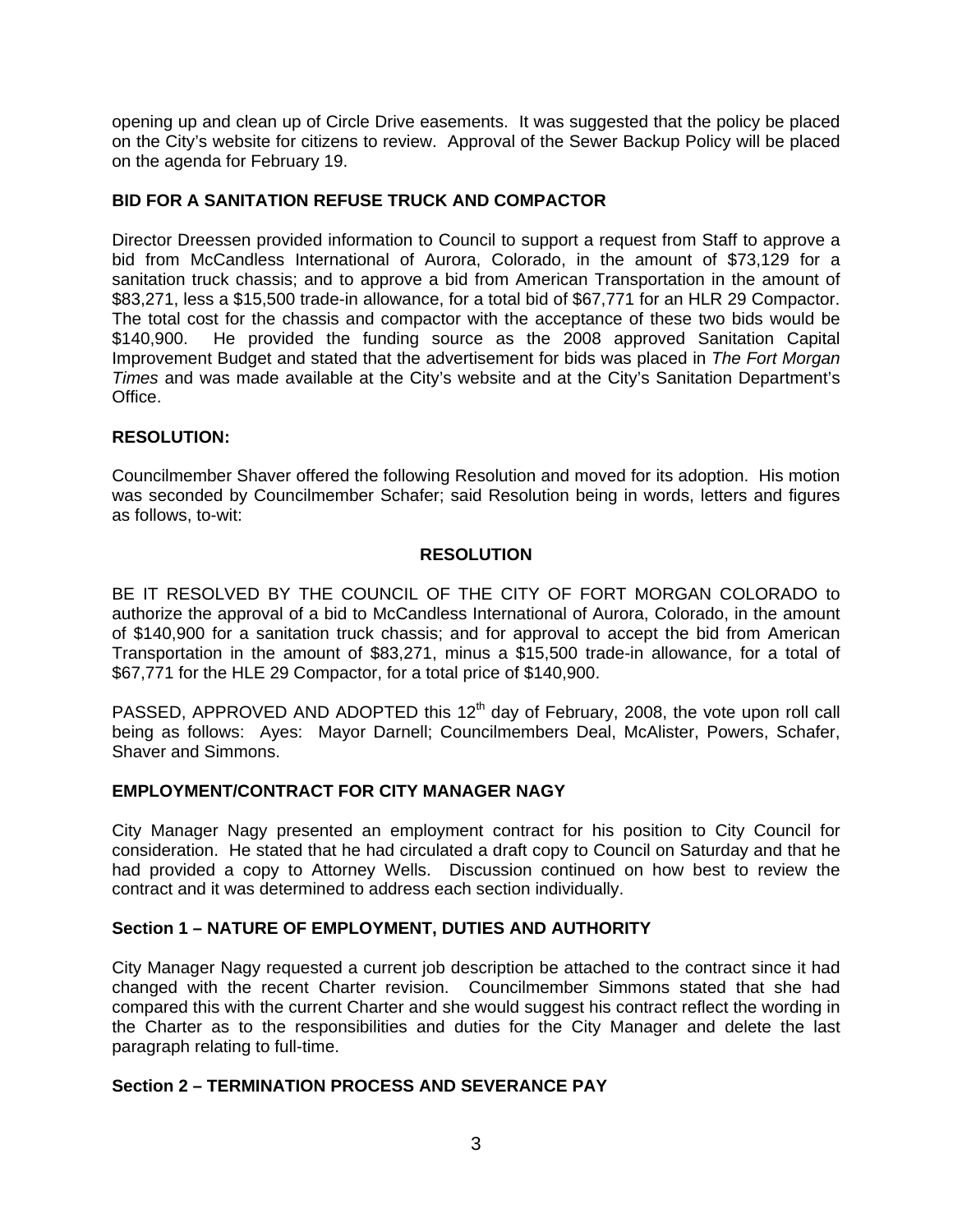Councilmember Schafer stated that the contracted needed to state the same as the Charter language with the appointment of the City Manager every two years. City Manager Nagy stated that he had not taken the time to compare the City's Charter to the IIMC documents.

# **Section 3 – TERMINATION AND SEVERANCE PAY**

Councilmember Simmons stated the proposed contract stated that a 2/3 majority vote of its members will give the employee sixty (60) days of notice of intention to terminate. She felt that it should comply with the Charter she also questioned the conciliation process. Councilmember Schafer stated she would like to see the severance pay stay at three months not nine months as he had requested.

### **Section 4 - DISABILITY**

It was discussed to keep this contract consistence with the current personnel determined by PERA.

### **Section 5 – SALARY**

No discussion.

### **Section 6 – PERFORMANCE EVALUATION**

Councilmember Schafer thinks that with all the trouble we are having we need to follow the same procedure as with all appointed officials, not just the City Manager, and state that they have an annual evaluation, which is reflected in the Charter.

#### **Section 7 – HOURS OF WORK**

No discussion.

### **Section 8 – CONSULTING, SPEAKING, OUTSIDE ACTIVITIES, OR TEACHING OPPORTUNITIES**

It was suggested to review the Charter for any conflicts it was also discussed that the inviting party should pay the expenses or the expense should be remitted to the City.

# **Section 9 – LEAVE**

Discussion was to stay as presently offered to all City staff.

#### **Section 10 – BENEFITS**

No changes.

# **Section 11 – RETIREMENT**

As entitled to all full-time employees.

# **Section 12 – DUES AND SUBSCRIPTION**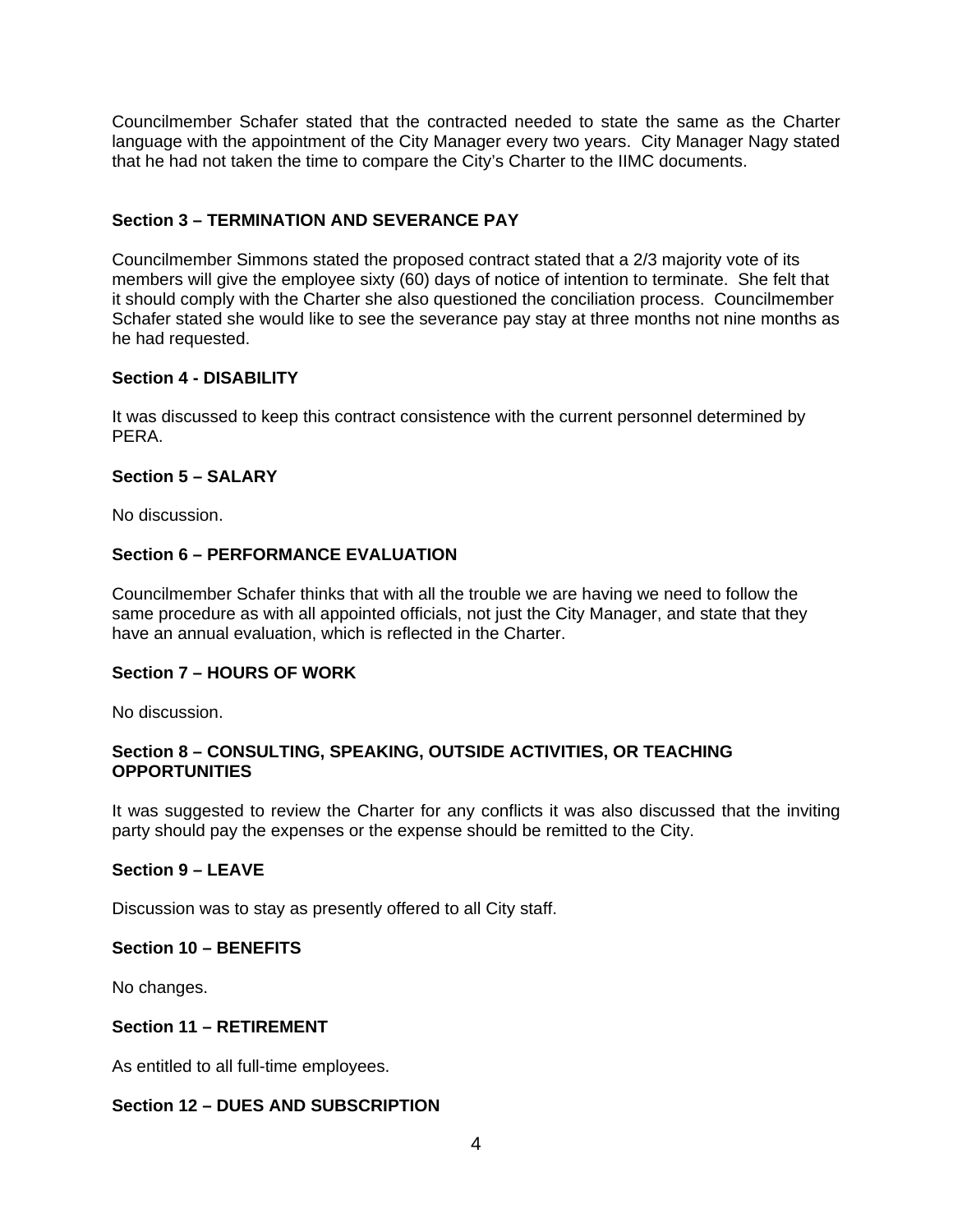No changes.

# **Section 13 – PROFESSIONAL DEVELOPMENT**

No changes.

## **Section 14 – INDEMNIFICATION**

City Attorney Wells was asked to review the current language in the City's insurance policy.

### **Section 15 – TERMINATION**

No changes.

# **Section 16 – HOME SALE AND PURCHASES**

Councilmembers McAlister and Simmons recommended this section be removed.

#### **Section 17 – BONDING**

City Attorney Wells will review and speak to City Manager Nagy.

### **Section 18 – GENERAL**

Councilmember Schafer stated she felt the notice section (e) should have specific language identified. She also stated that moving expenses should be considered and language to reflect that they would be repaid subject to a two-year period.

General discussion followed and Councilmember McAlister stated that he is frustrated with the proposed contract presented by City Manager Nagy. He felt it was pieced together and appeared to be a last minute thought by the City Manager. He stated that Council could not take action on this contract. He stated that that there have been jump-starts and wrecks in his job performance as City Manager. This proposed contract is a wreck and he offered a motion to terminate Michael Nagy's employment with the City effective immediately and offer a severance package that includes three months of salary to be paid in one lump sum with health benefits. He requested that Mr. Nagy sign a release within 72 hours. His motion was seconded by Councilmember Schafer. Councilmember Simmons asked for clarification and it was stated that Mr. Nagy would not receive a severance package if he did not sign the release.

The Mayor called for a vote on the motion offered by Councilmember McAlister. The motion carried, the vote by roll call being: Ayes: Mayor Darnell; Councilmembers Deal, McAlister, Schafer and Simmons. Nays: Councilmembers Powers and Shaver.

# **BIDS, MEETINGS AND ANNOUNCEMENTS**

Clerk Strand announced that bids are being accepted for three parcels of land in Industrial Park and for a portable air compressor. She informed Council and the public that the City's web site now has information concerning sales tax licensing. She also announced the upcoming